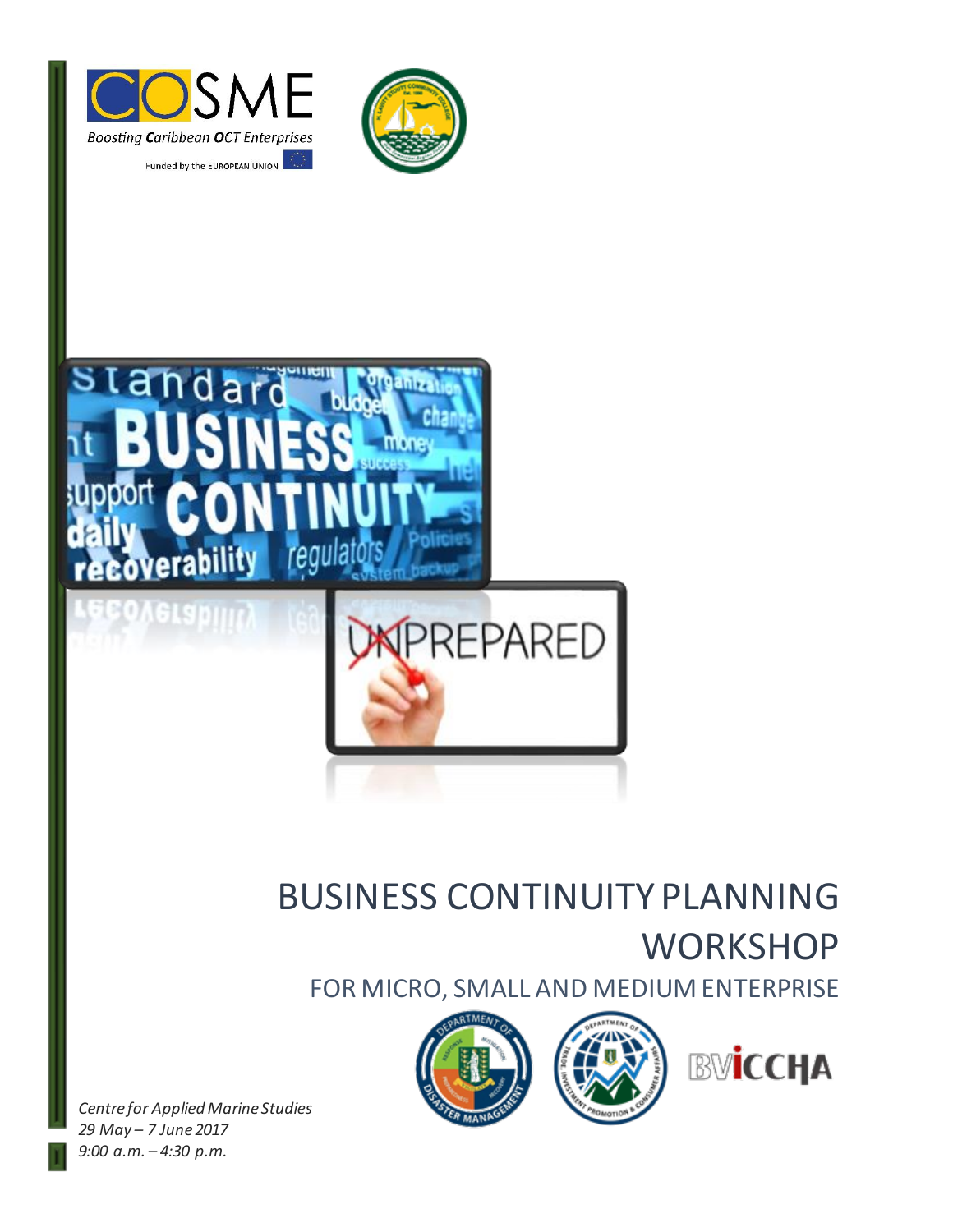## **DONOR BACKGROUND**

The COSME Programme was launched on April 1, 2014 on the island of Tortola (BVI). There the parties involved in management of the program met in person and via video conference to start up the Programme. The 41 month programme will disperse \$15M Euros to projects benefiting participating Caribbean Territories. The funds were made available by the European Union (EU). The COSME Programme joins forces with the H. Lavity Stoutt Community College, in collaboration with the added support from the BVI Chamber of Commerce and Hotel Association, the Department of Trade, Investment Promotions & Consumer Affairs and the Department of Disaster Management to deliver this 10 day training and technical assistance in the development of Business Continuity Plans for Micro, Small and Medium-sized Enterprises (MSME) Operators.

### **WORKSHOP BACKGROUND**

Business Continuity Management (BCM) is more than just "disaster recovery" it is about prevention of loss, and preparing for disruptive incidents that may cripple organisation functionality, or even causing operational ruining. The most common effects of disruptions were staff being unable to report to work due to travel difficulties or closures in school/childcare and business meetings being cancelled. More importantly, *a Business Cont inuit y Plan can help all businesses when faced wit h t hat kind of organisat ion disrupt ion.*

### **LEARNING OUTCOMES**

This practical continuity planning workshop provides a comprehensive overview and understanding of the business continuity process through practical tools and techniques for Micro, Small and Medium businesses to examine areas that will affect businesses.

The main objectives of the workshop will be to:

- Identify the key components of the contingency planning process;
- Understand the importance of continuity planning for businesses;
- Utilise continuity planning tools to develop tailored Business Continuity Plans for Micro, Small and Medium Enterprises
- Expose participants how to use tools to prepare for, respond to and recovery from emergencies in the workplace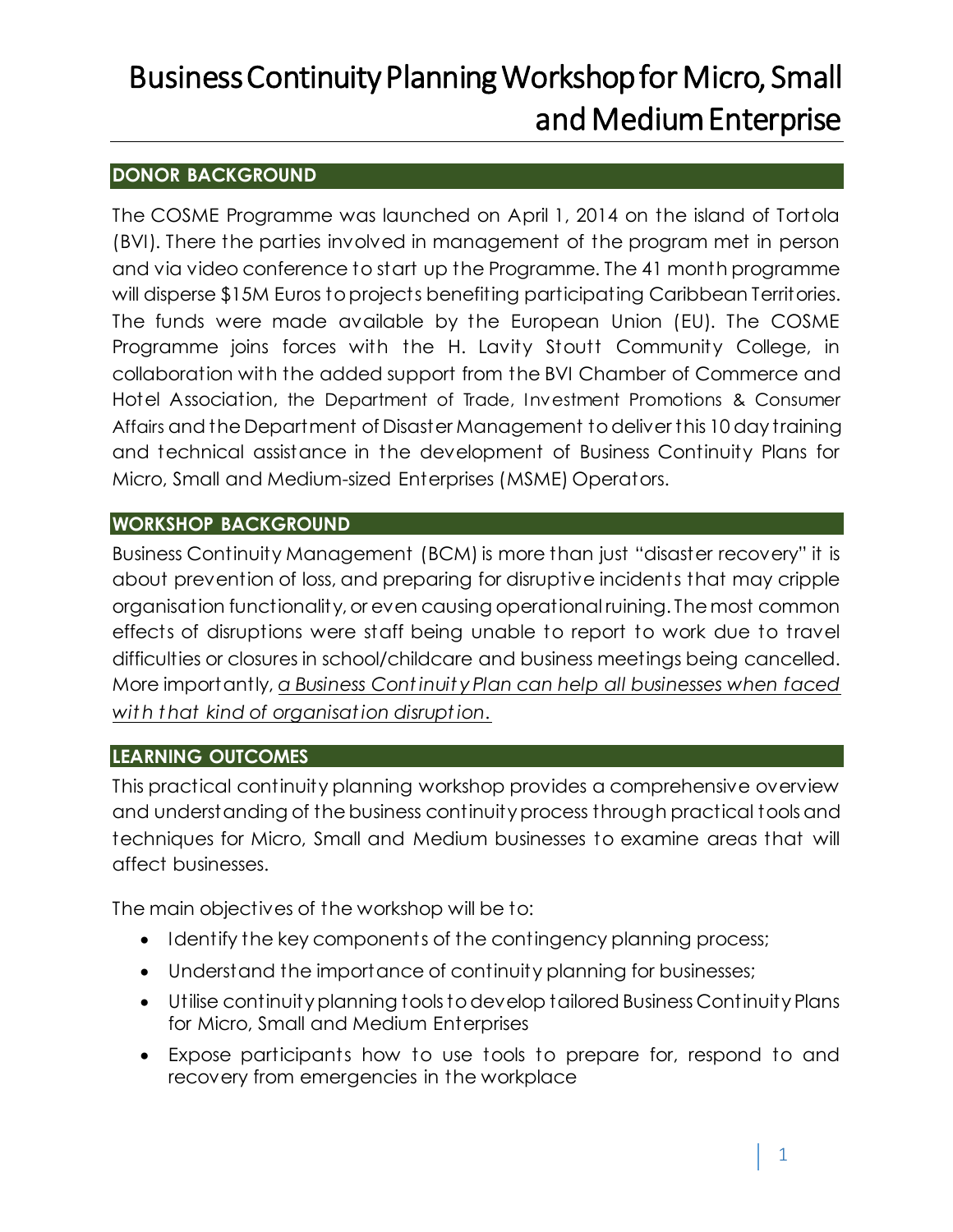#### **MATERIALS REQUIRED FOR FULL PARTICIPATION**

- *Lapt op*
- *Workshop Manual with BCP t ools*
- *PowerPoint Present ations and class handout s*
- *Excel Spreadsheet s of BCM Act ivities*
- *Word document t emplates of BCM plans*
- *Soft ware tools on Business Cont inuity Planning*

#### **EXPECTED RESULTS**

At the end of the training, participants will have:

- An in-depth understanding of the importance of Business Continuity planning and the need to develop a plan for their businesses
- A draft Business Continuity Plan
- Basic First Aid /CPR certification
- A Certificate of Completion in Business Continuity Planning for Micro, Small and Medium Enterprise

### **ELIGIBILITY**

- Be a registered Micro, Small and Medium Enterprise Operator in the Virgin Islands.
- Participants must provide a detailed brief on their existing operation and/or current employment.

### **INSTRUCTORS**

Virgin Islands-based Certified Continuity Managers from the National Institute for Business Continuity Management.

### **METHOD OF INSTRUCTION & DELIVERY**

 The workshop will be conducted by experienced professionals who would utilise interactive activities and provide opportunities for participants to exchange views.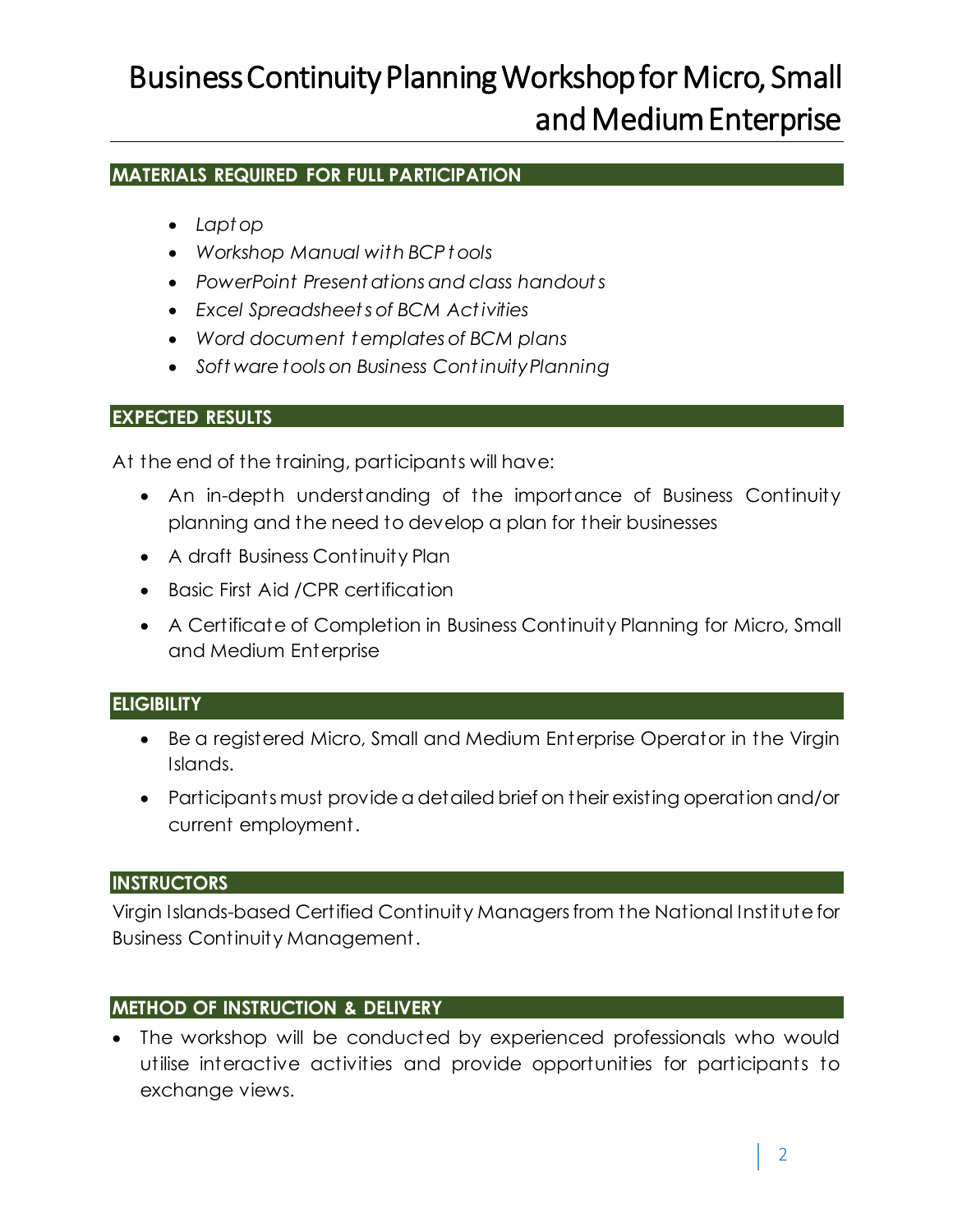### **METHOD OF INSTRUCTION & DELIVERY**

- Participants will be required to develop a draft Business Continuity Plan during the workshop using the planning tools and guidance provided.
- 10 businesses will be selected to receive 6-days of one-on-one training from a Certified Continuity Manager to enhance the draft Business Continuity Plan developed during the workshop. These selected businesses will be required to:
	- Sign a letter of commitment indicating a willingness to finalise the draft Business Continuity Plan within 2 weeks of the workshop completion
	- Make a 5 minute presentation on the lessons learnt from the process at the closing ceremony

#### **METHOD OF ASSESSMENT**

Preparation of a Drafted Business Continuity Plan Outline.

#### **TARGETED AUDIENCE**

15-20 for Micro, Small and Medium Enterprises that are registered and are in good standing with the Department of Trade, Investment Promotions and Consumer Affairs.

#### **REGISTRATION**

To register for the workshop, Micro, Small and Medium Enterprises must submit the registration form to the Centre for Professional development and Community Education on/before 24 May 2017, in order to secure a space. *NO* payment is required for registering for this course.

#### **WORKSHOP CERTIFICATES**

At the conclusion of this programme, participants that complete the full programme will receive Certificates of Completion.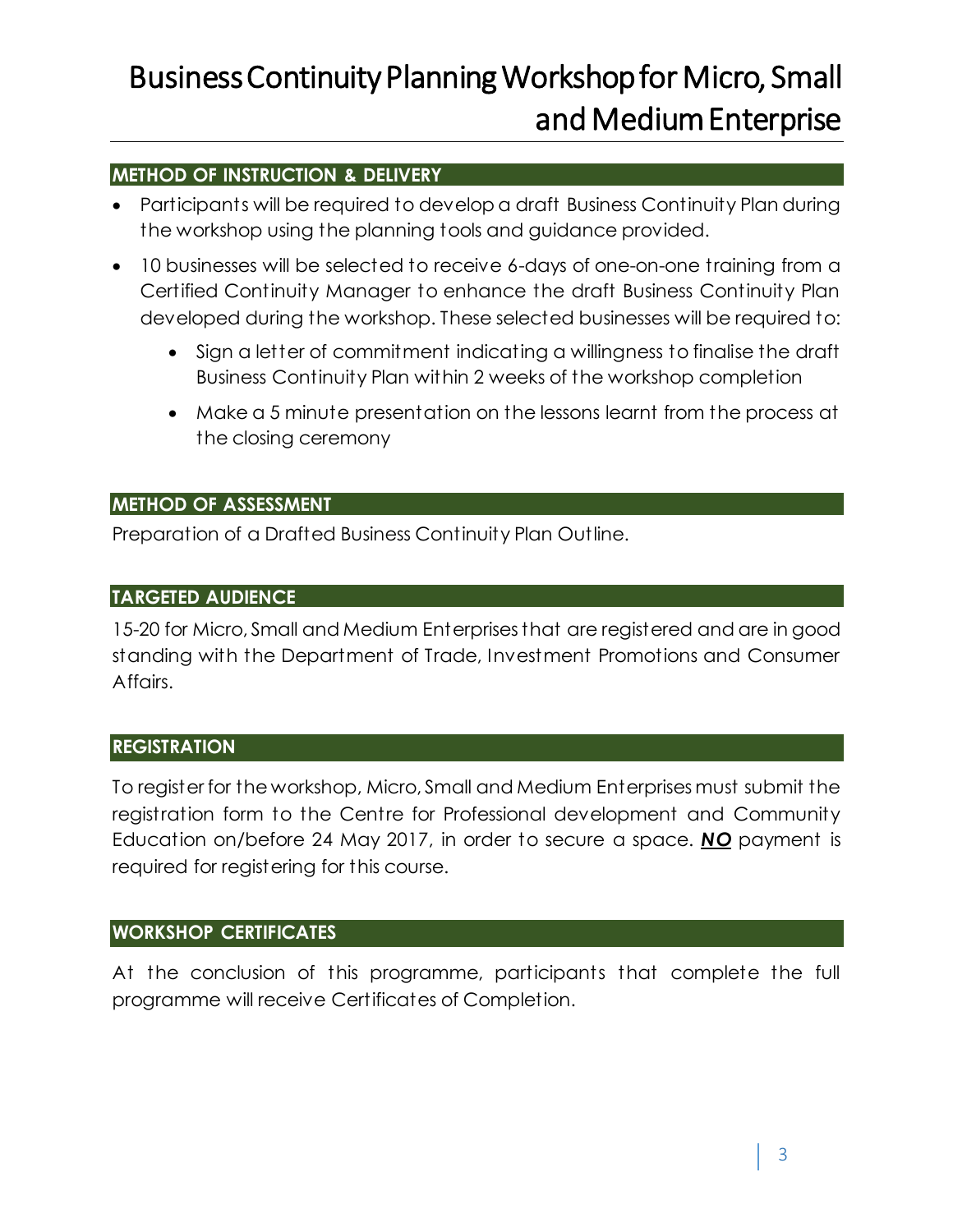# **CONTACT INFORMATION**

For further details about the registration process and other matters related to the workshop, please contact any of the following persons:

- Dana Lewis-Ambrose **Coordinator** Telephone: (284) 852-7035 E-mail: dlewis@hlscc.edu.vg
- Veronique Forbes-King Programme Administrator Telephone: (284) 852-7191 E-mail: vfking@hlscc.edu.vg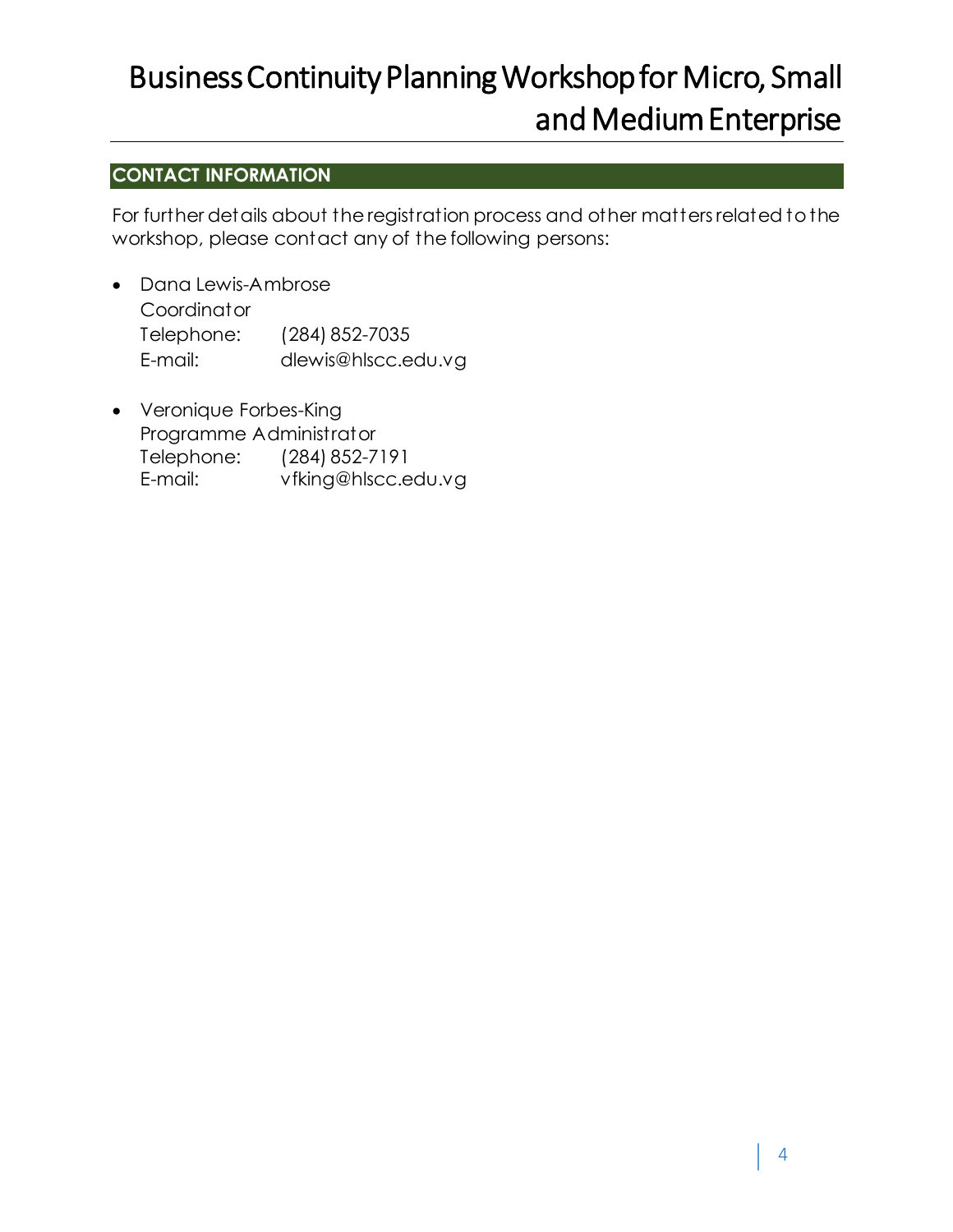#### **ANNOTATED AGENDA**

#### **DAY 1**

#### **Welcome**

#### **Introduction of participants and facilitators**

#### **Overview of expectations and objectives of the workshop**

#### - *Introduction to Comprehensive Disaster Contingency Planning*

- a. Contingency Planning process
- b. Continuity planning for Micro, Small and Medium Enterprise
- c. Group work to conduct a Risk Assessment and Resource Mapping of existing facility (Identification of risk/hazards, prioritization (Scenarios), impact and frequency)

#### **DAY 2**

#### **Recap of Day 1**

#### - *Evacuation Planning*

This model describes the generic emergency procedures for evacuating a building in case of a fire, bomb threat or any other emergency.

#### - *Damage Assessment*

The basic concepts related to damage assessment will be explained as well as the basic operations of the local damage assessment process

#### - *Drafting of the Business Contingency Plan*

#### **DAY 3**

#### - *Basic First Aid Training*

This module equips participants with the critical skills needed to respond to and manage situations requiring First Aid, choking and sudden cardiac arrest emergency in the first few minutes until emergency medical services arrives. Participants will learn skills such as how to treat bleeding, sprains, shock and other first aid emergencies. Participants must successfully complete all elements of this module in order to receive the Basic First Aid/CPR certification from BVI Red Cross.